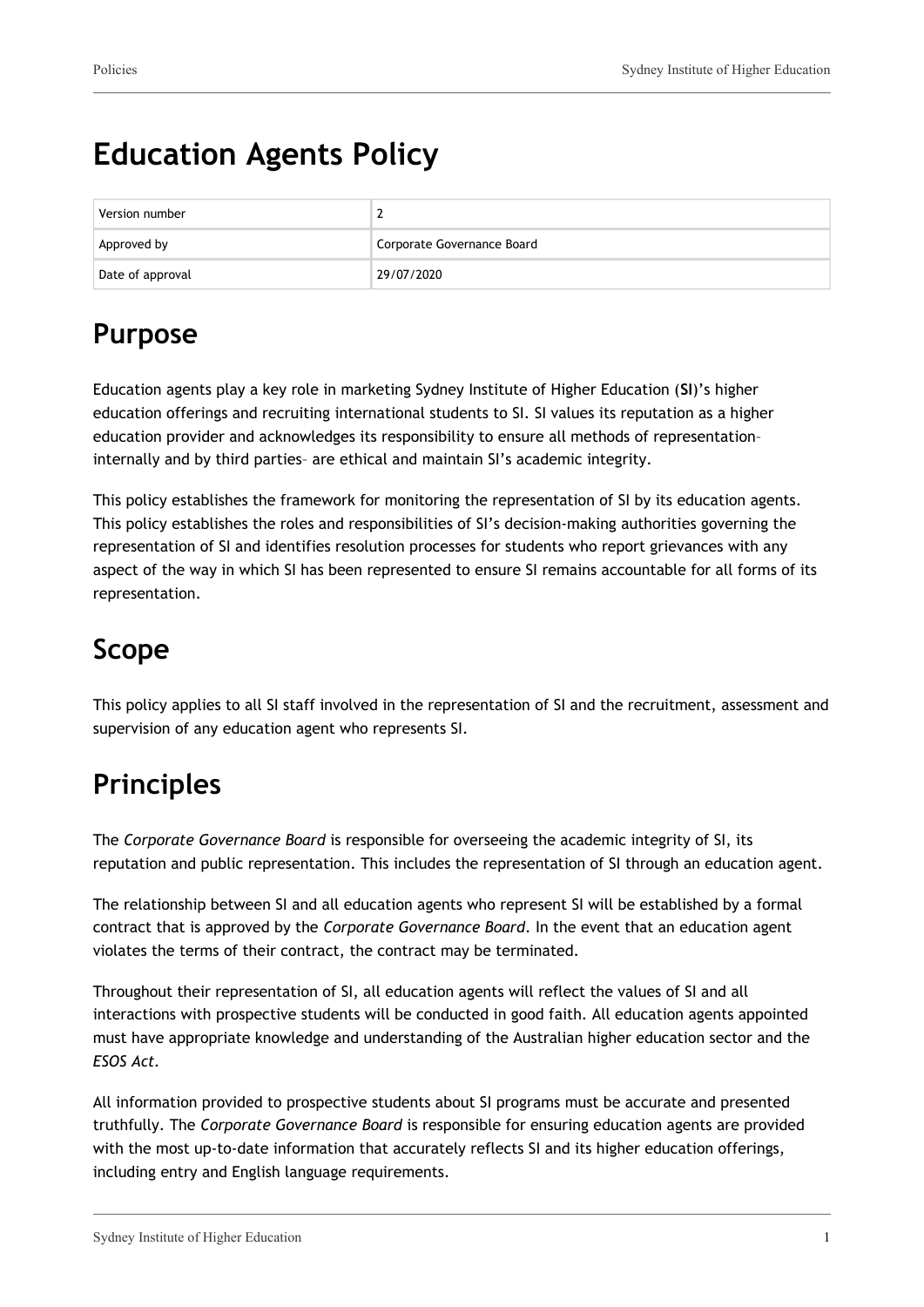### **Procedures**

#### *Contract*

All education agents must enter into a contract with SI before representing SI.

The following details must be included in the contract:

- that the agent will not misrepresent any aspect of the SI and its offerings
- that the agent must comply with, and maintain knowledge of, the *ESOS Act*
- processes the SI will implement to monitor the education agent's activities and performance
- the suspension and termination conditions of the contract.

#### *Performance of Education Agents*

SI will monitor the performance of education agents to ensure compliance with the contract of employment and ensure the information education agents provide prospective students is an accurate representation of SI, its programs, and graduate outcomes.

Education agents will undergo annual performance reviews, which take into account:

- student feedback
- the number of student application forms provided by the education agent that result in student enrolments
- the performance and successful completion of programs by previous students recruited through that education agent
- the use of marketing materials and strategies used by the education agent.

#### *Complaints*

SI is responsible for the conduct of its contracted education agents and will thus accept complaints and grievances regarding education agents through the channels established in the *Student Complaints and Appeals Policy.*

#### *Minor breaches to the contract of employment*

A minor breach of contract may trigger a defined probationary period for the education agent. In such an instance, the education agent must demonstrate improved adherence to their contract.

#### *Serious breaches to the contract of employment*

In response to serious breaches of contract, SI will suspend or terminate the education agent's contract.

SI will immediately terminate the employment contract of an education agent:

- when an agent is found to have breached the *ESOS Act*
- upon discovery of unethical conduct or misrepresentation by education agents.

A suspension may be instigated if a serious breach is suspected or reported, but SI must investigate the allegation according to the principles of natural justice.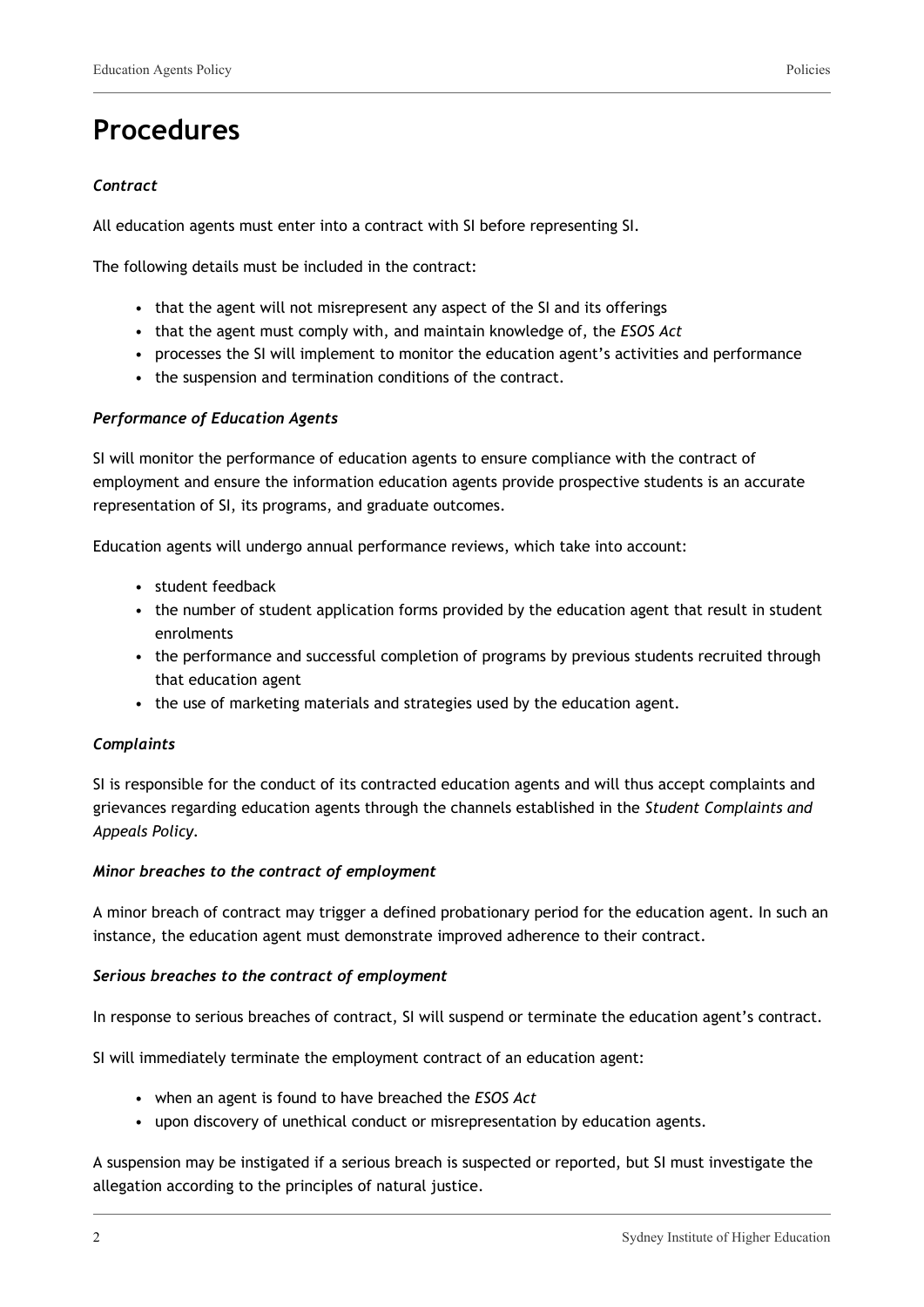For both suspension and termination, the education agent will be notified in writing, and must immediately cease to represent SI or use any marketing material provided by SI.

#### *Processes for Monitoring Agents*

The Agent will monitor the Agent's performance annually utilising any or all of the following methods:

- regular face to face meetings with the Agents onshore or offshore;
- telephone/teleconference meetings;

• submission of a regular report every three (3) months from the Agent to the Agent, detailing the number of students interviewed in the Agent's office and at other venues such as education fairs;

- survey of students recruited by the Agent;
- survey of parents of the students recruited by the Agent;
- performance benchmarks included in agreements;

• evidence that the Agent has undertaken Education Agent Training Program, (details of which can be found at http://www.pieronline.org/eatc).

- satisfactory completion by the Agent of SI agent training course, if any;
- spot checks by the Agent (eg- to observe the Agent at work at education fairs);
- Agent surveys; and

• Student cohort academic performance analysis to identify the academic progress of students recruited through the Agent (de-identified to preserve the privacy of the individual student(s)).

• An Agent must achieve at least 80% visa approval rate for the Agent to maintain this Agreement with SI.

### **Policy Implementation and Monitoring**

The *Corporate Governance Board* delegates responsibility for the day-to-day implementation of this policy to the Business Development Manager.

The *Corporate Governance Board* will review all periodic reports from relevant committees and staff members, in accordance with the *Compliance Calendar*.

Additionally, the *Corporate Governance Board* will review all relevant student complaints, concerns raised by staff members, and instances of student or staff misconduct in accordance with the *Compliance Calendar*.

The *Corporate Governance Board* must ensure that findings from these monitoring activities are taken into account in planning, quality assurance and improvement processes.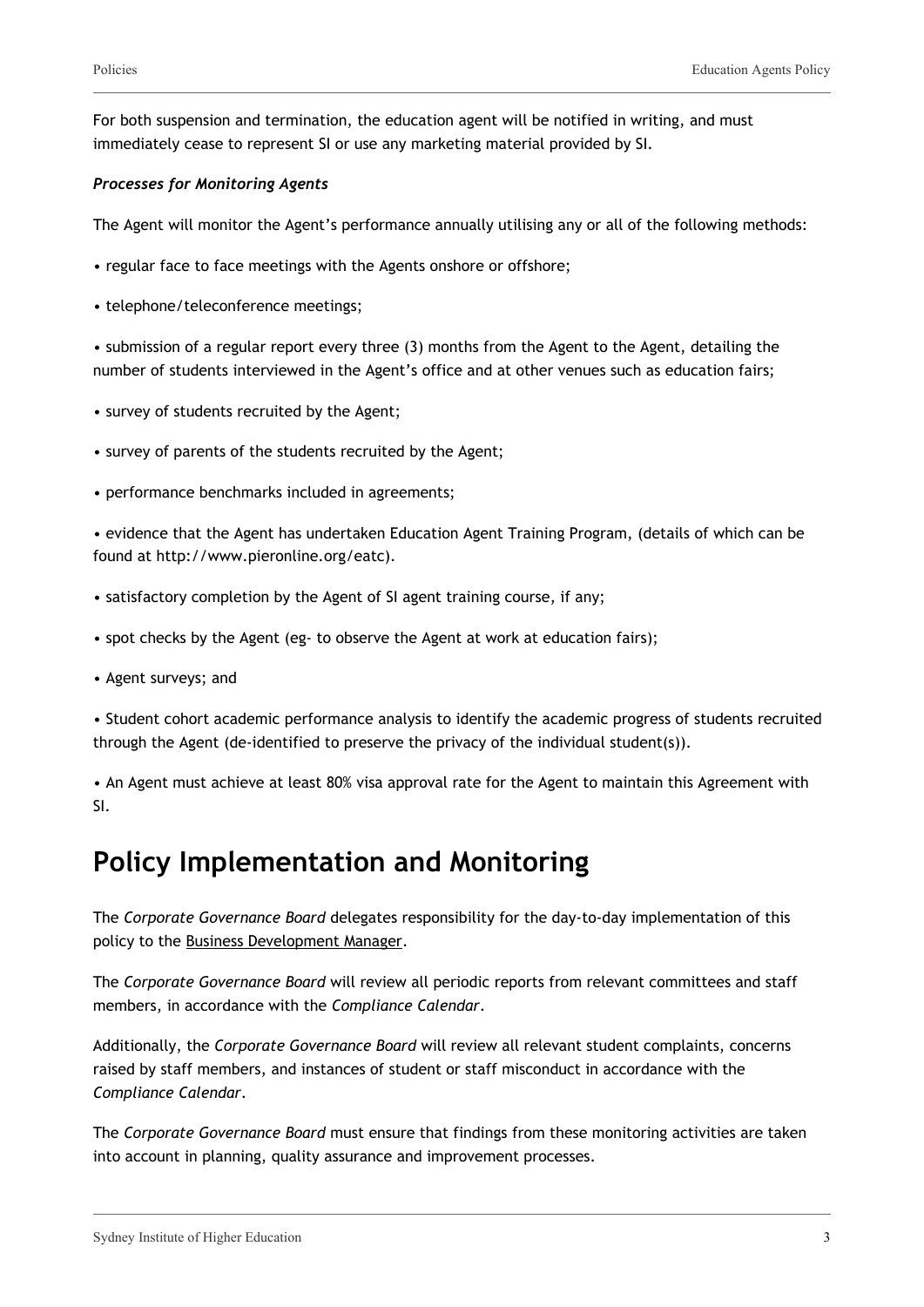### **Related documents**

• *Education Services for Overseas Student Act 2000.*

### **Definitions**

**Contract of employment:** the contractual terms agreed upon by SI and the education agent throughout the duration of the education agent's employment with SI.

**Corporate Governance Board**: the governing body responsible for oversight of all higher education operations, including the ongoing viability of the institution and the quality of its higher education delivery. The *Corporate Governance Board* delegates responsibility for academic matters to the *Academic Board*.

**Education Agent**: an individual or organisation contracted SI to promote education services to students or prospective students in selected regions.

*Education Services for Overseas Students Act 2000 (ESOS Act)*: Australian federal legislation establishing legislative requirements and standards for the quality assurance of education and training institutions offering courses to international students who are in Australia on a student visa.

**International student**: an individual enrolled in a program at SI who is not a citizen of Australia or New Zealand, or an Australian Permanent Resident.

**Prospective student:** an individual who is interested in enrolling in an SI program.

### **Review schedule**

This policy will be reviewed by the *Corporate Governance Board* every three years.

| Version History |                            |                |                               |                   |
|-----------------|----------------------------|----------------|-------------------------------|-------------------|
| Version number: | Approved by:               | Approval date: | Revision notes:               | Next review date: |
|                 | Corporate Governance Board | 13/11/2017     |                               |                   |
|                 | Corporate Governance Board | 29/07/2020     | Process for monitoring agents | 29/07/2023        |

| ▲ Related Documents |                                            |
|---------------------|--------------------------------------------|
| ☞                   | English Language Entry Requirements Policy |
| $\bullet$           | Information For Students Policy            |
| $\bullet$           | Marketing to Prospective Students Policy   |
| $\bullet$           | Student Complaints and Appeals Policy      |